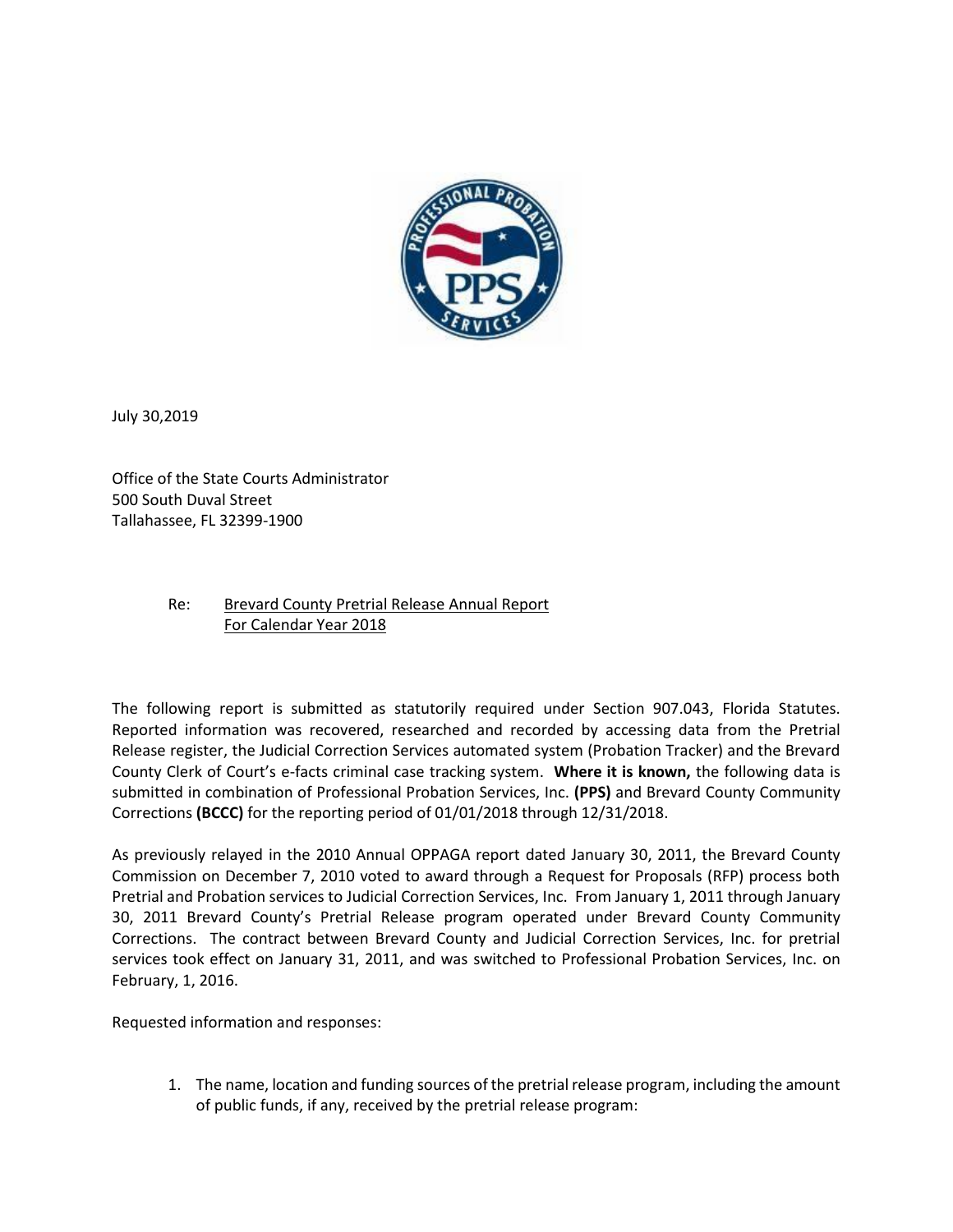The Brevard County Pretrial Release Program services are provided and administered by contract through Professional Probation Services, Inc. The program operates at the Brevard County Jail Complex, 860 Camp Rd., Cocoa, FL 32927, (321)690-1514. It is the first privately operated Pretrial Program in the State of Florida.

2. The operating and capital budget of each pretrial release program receiving public funds:

Operating and Capital Budget: \$0

3. A.) The percentage of the pretrial release program's total budget representing receipt of public funds: 0%

B.) The percentage of the total budget which is allocated to assisting defendants obtain release through a non-publicly funded program: 100%

4. A.) The amount of fees paid by defendants to the Pretrial Release Program: None

B.) The amount of administrative fees paid by defendants to the Pretrial Release Community Supervision Program: \$10,335.00

- 5. The number of persons employed by the pretrial release program: 7
- 6. The number of defendants assessed and or interviewed for pretrial release:

**Combined Total PPS/BCCC** 13,404

7. The number of defendants recommended for pretrial release:

**Combined Total PPS/BCCC** 786

8. The number of defendants for whom the pretrial release program recommended against **or made no recommendation for** non-secured release:

**Combined Total PPS/BCCC** 12,618

9. The number of defendants granted non-secured release on Pretrial Release or Community Supervision after the pretrial release program recommended non-secured release:

**Combined Total PPS/BCCC** 2,286

10. The number of defendants assessed and/or interviewed for pretrial release who were declared indigent by the court: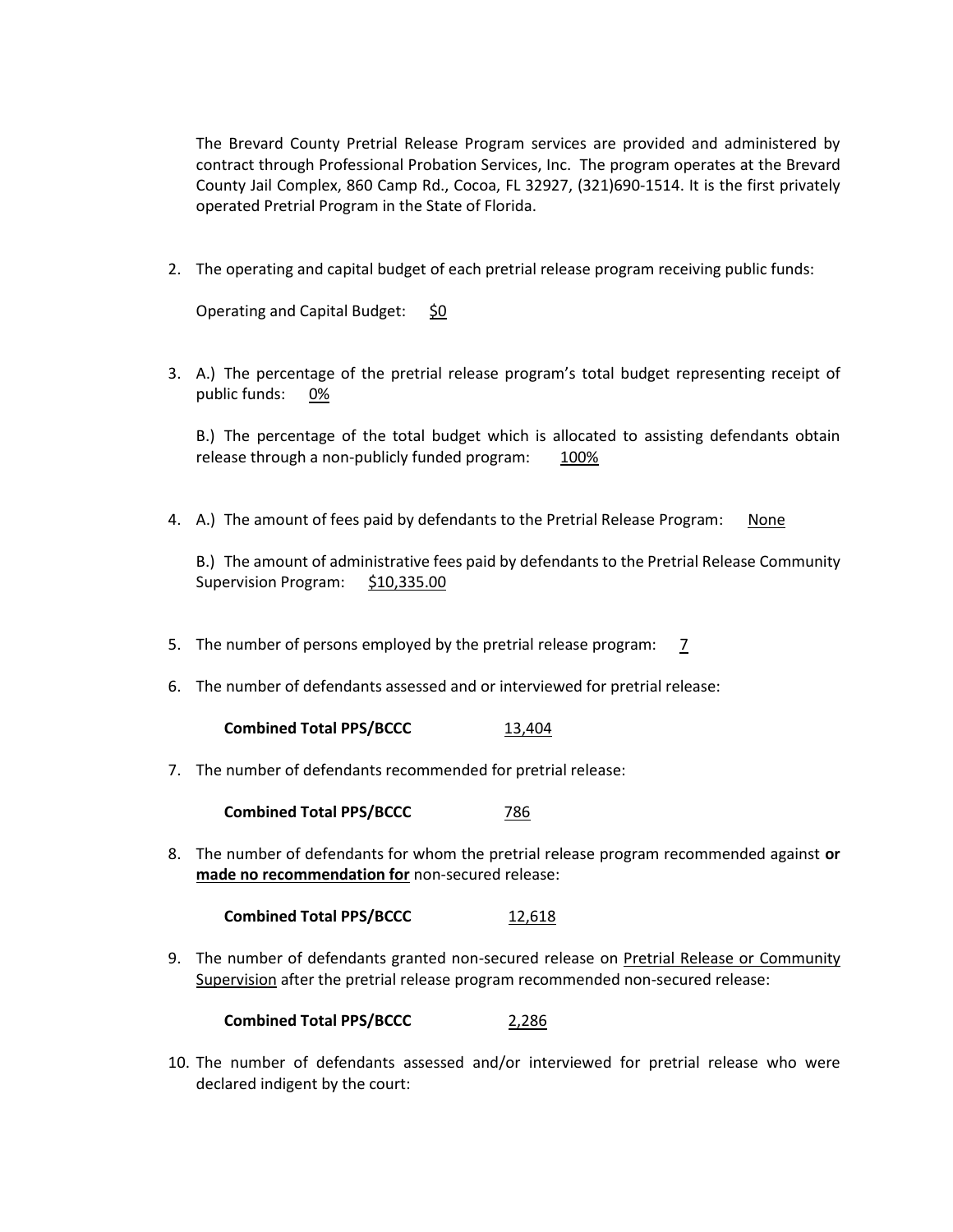## Combined Total PPS/BCCC 1,584

- 11. The name and case number of each person granted non-secured release who:
	- A.) Failed to attend a scheduled court appearance while on Pretrial Release or Pretrial Community Supervision:

**Combined Total PPS/BCCC** 108

B.) Was issued a warrant for failing to appear while on Pretrial Release or Pretrial Community Supervision: **Combined Total PPS/BCCC** 108

| Last Name       | <b>First Name</b> | Case Number         |
|-----------------|-------------------|---------------------|
| <b>ADAMS</b>    | <b>TIFFANY</b>    | 05-2018-MM-037683A  |
| <b>ARMENT</b>   | <b>LINDA</b>      | 05-2018-CT-054550A  |
| <b>AUCLAIRE</b> | <b>DONNA</b>      | 05-2018-MM-036376A  |
| <b>BARTLEY</b>  | <b>CLINTON</b>    | 05-2016-CF-024318A  |
| <b>BENTLEY</b>  | <b>CANTHIA</b>    | 05-2018-MM-034403-A |
| <b>BRADLEY</b>  | LORENZO           | 05-2017-MM-031167-A |
| <b>BUTLER</b>   | <b>GWENDOLYN</b>  | 05-2018-CT-046026A  |
| <b>CHANEY</b>   | <b>KAITLYN</b>    | 05-2018-CT-044800A  |
| <b>CLEMONS</b>  | <b>VICTORIA</b>   | 05-2017-CF-047626-A |
| <b>CLEMONS</b>  | <b>VICTORIA</b>   | 05-2018-CF-035208-A |
| <b>COLLINS</b>  | CHAD              | 05-2018-CT-015836-A |
| <b>COMTOIS</b>  | <b>SCOTT</b>      | 05-2018-CF-019704A  |
| DADI            | <b>LEURETTE</b>   | 05-2018-CF-019542A  |
| <b>DAVIS</b>    | SAMORE            | 05-2018-CT-055032A  |
| <b>DEMAY</b>    | <b>COREY</b>      | 05-2018-CF-047014A  |
| <b>DENNER</b>   | <b>KRISTY</b>     | 05-2016-CF-020285-A |
| <b>DIAZ</b>     | <b>CRYSTAL</b>    | 05-2018-CF-040849A  |
| <b>DINICOLA</b> | ROSEMARY          | 05-2018-CT-039057A  |
| <b>ELSESSOR</b> | <b>APRIL</b>      | 05-2018-CF-034844A  |
| <b>ENGLUND</b>  | SANDRA            | 05-2018-CF-046285A  |
| <b>ENGSTROM</b> | <b>AMANDA</b>     | 05-2018-CF-031976A  |
| <b>FRAZIER</b>  | <b>DAVID</b>      | 05-2018-MM-032633A  |
| <b>GIBBENS</b>  | KELLI             | 05-2018-MM-016643A  |
| <b>GIBSON</b>   | <b>CHARLES</b>    | 05-2018-CT-039409-A |
| <b>GILL</b>     | <b>TIMOTHY</b>    | 05-2018-CT-022170A  |
| <b>GILPIN</b>   | <b>AMANDA</b>     | 05-2018-CT-051063A  |
| <b>GITTENS</b>  | <b>KESTER</b>     | 05-2018-CT-032217A  |
| <b>GRAHAM</b>   | <b>HERMAN</b>     | 05-2018-MM-011447A  |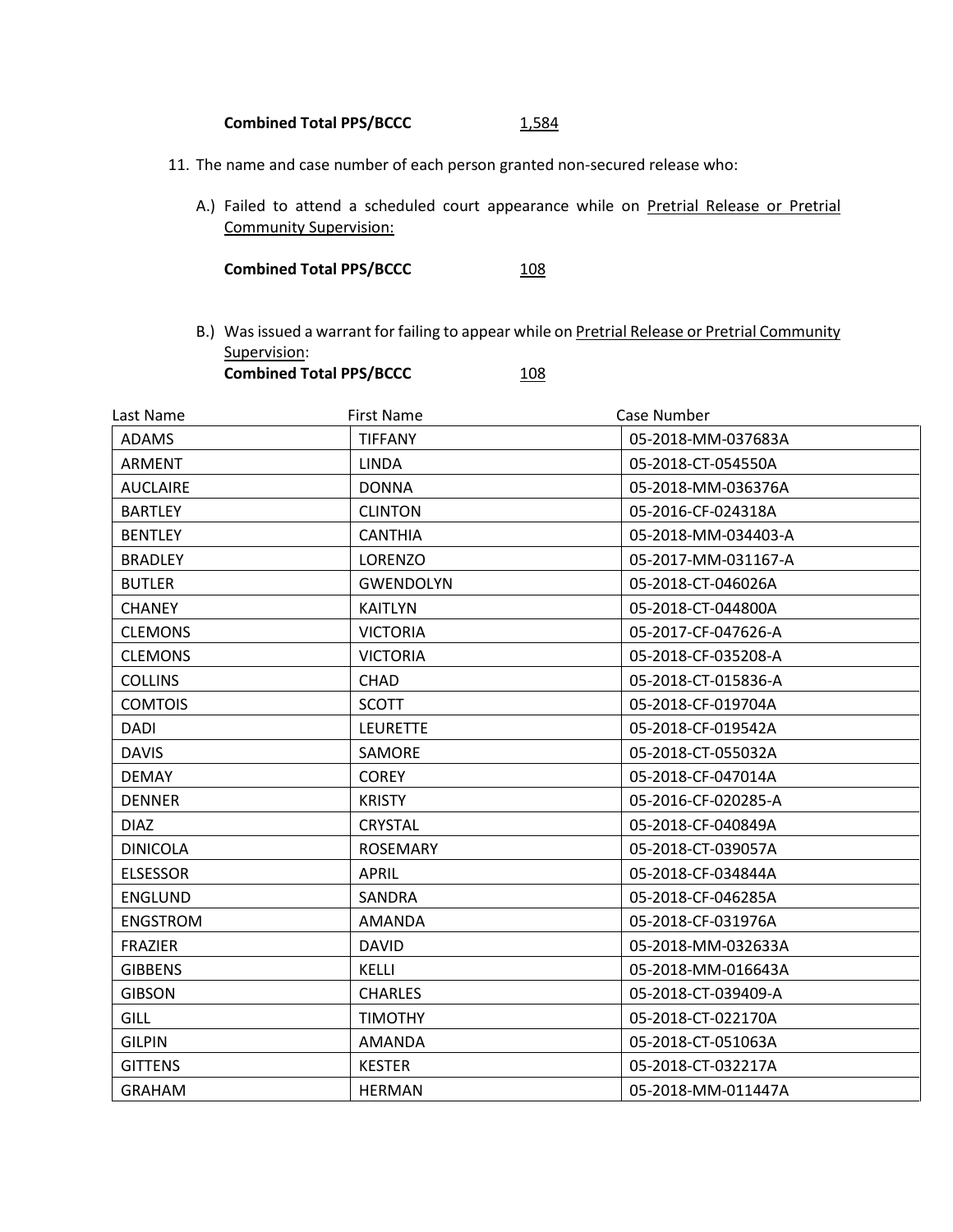| <b>GRAY</b>      | <b>ANTWON</b>    | 05-2018-CF-038859A  |
|------------------|------------------|---------------------|
| <b>GREEN</b>     | YOLANDA          | 05-2017-MM-055141-A |
| <b>GRIFFITH</b>  | <b>COLLEEN</b>   | 05-2018-MM-038024A  |
| <b>GWATHNEY</b>  | <b>APRIL</b>     | 05-2018-CT-040821A  |
| <b>HAMPTON</b>   | <b>DANTIARA</b>  | 05-2018-MM-038060A  |
| <b>HARTHON</b>   | DANIELLE         | 05-2018-CF-033274A  |
| <b>HAYWOOD</b>   | <b>SHUA</b>      | 05-2018-CF-053968A  |
| <b>HAYZLIP</b>   | <b>KELLY</b>     | 05-2018-CF-043333A  |
| <b>HEMMIS</b>    | <b>TINA</b>      | 05-2018-MM-028706A  |
| <b>HENDERSON</b> | <b>ASHLEY</b>    | 05-2018-CF-024548A  |
| <b>HENDERSON</b> | <b>CIARA</b>     | 05-2018-MM-047416-A |
| <b>HIGGINS</b>   | <b>JOSHUA</b>    | 05-2018-MM-014196A  |
| <b>HILL</b>      | <b>PERCY</b>     | 05-2018-CT-018041A  |
| <b>HIPPCHEN</b>  | WALTER           | 05-2018-CF-028707-A |
| <b>HITCHCOCK</b> | PAULA            | 05-2018-MM-030352A  |
| <b>HOVERKAMP</b> | <b>DOUGLAS</b>   | 05-2004-CT-047666A  |
| <b>HRACH</b>     | <b>VINCENT</b>   | 05-2018-MM-049179A  |
| <b>JACKSON</b>   | CASSANDRA        | 05-2018-CT-048297-A |
| <b>JIMENEZ</b>   | <b>CHRISTIAN</b> | 05-2018-CT-010048-A |
| <b>JOHNSON</b>   | LASHANDA         | 05-2018-MM-049916A  |
| <b>JONES</b>     | <b>BRANDON</b>   | 05-2018-CF-056413A  |
| <b>JONES</b>     | <b>COURTNEY</b>  | 05-2018-CT-023560-A |
| <b>KEITH</b>     | <b>CASEY</b>     | 05-2018-CF-057007A  |
| <b>KING</b>      | LAURA            | 05-2018-MM-059105A  |
| <b>KNAPP</b>     | <b>BLAKE</b>     | 05-2018-MM-021594A  |
| <b>LEMON</b>     | <b>BRANDON</b>   | 05-2018-CF-046590A  |
| LEWIS            | <b>BRITTANY</b>  | 05-2018-MM-016813-A |
| <b>LLOYD</b>     | SANDY            | 05-2018-MM-036217-A |
| LOPEZ-MORALES    | <b>ESTRELLA</b>  | 05-2018-CF-041897A  |
| LOWENTHAL        | <b>DANIEL</b>    | 05-2018-CF-040482A  |
| <b>LUCAS</b>     | <b>KENNETH</b>   | 05-2018-CT-031781A  |
| LYNCH-SCHWARZ    | <b>NICOLE</b>    | 05-2018-MM-043567A  |
| <b>MACON</b>     | <b>BRANDON</b>   | 05-2018-MM-012622-A |
| <b>MANN</b>      | <b>TELLY</b>     | 05-2018-MM-024161-A |
| <b>MELLO</b>     | <b>PATRICIA</b>  | 05-2018-MM-50646A   |
| <b>MERCARDO</b>  | <b>LUIS</b>      | 05-2018-CF-037370A  |
| <b>MILLER</b>    | <b>JOSEPH</b>    | 05-2018-CT-016828-A |
| <b>MINK</b>      | <b>HUBERTUS</b>  | 05-2018-CF-039474-A |
| <b>MOELLER</b>   | <b>CRAIG</b>     | 05-2018-CT-013390-A |
| <b>MOORMAN</b>   | <b>TYNESHA</b>   | 05-2018-MM-035847A  |
| <b>MURILLO</b>   | <b>CHARLES</b>   | 05-2018-MM-019710A  |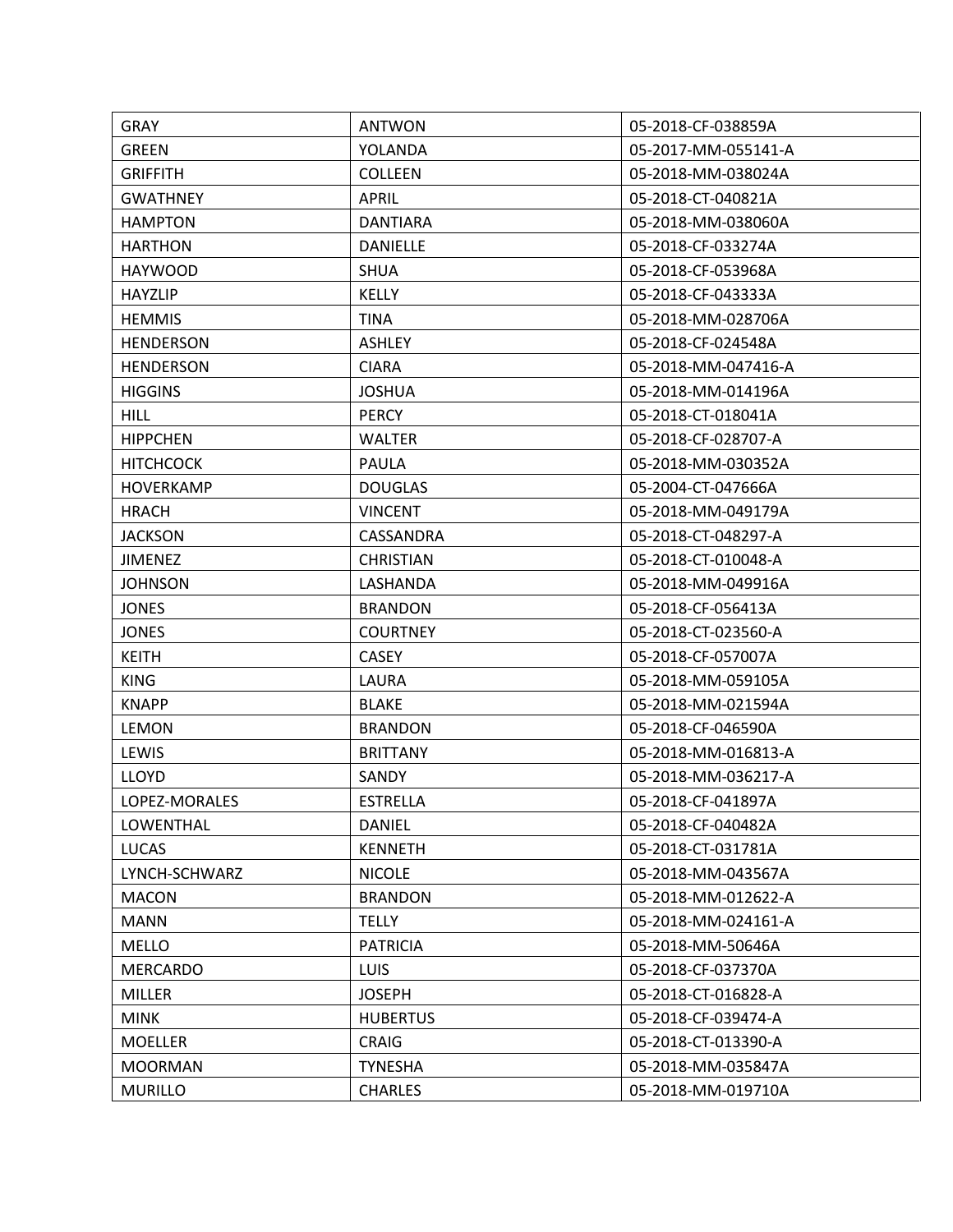| <b>NORTHCUTT</b>    | <b>DYLAN</b>       | 05-2018-MM-016037-A |
|---------------------|--------------------|---------------------|
| <b>OBRIEN</b>       | <b>JODY</b>        | 05-2018-CF-023621A  |
| <b>OCONNOR</b>      | <b>JENNIFER</b>    | 05-2018-CT-038689-A |
| <b>OTTO</b>         | ANGELA             | 05-2016-CF-051987A  |
| <b>PAITARIS</b>     | <b>ANTHONY</b>     | 05-2018-MO-017809-A |
| <b>PALOS</b>        | <b>CRYSTAL</b>     | 05-2018-MM-030515A  |
| <b>PARKS</b>        | <b>JA VAUGHTAE</b> | 05-2018-MM-022735A  |
| PENNINGTON          | <b>AMANDA</b>      | 05-2018-MM-050514A  |
| <b>PEREZ</b>        | <b>JULIO</b>       | 05-2017-CT-049963A  |
| PERRERA             | <b>TIFFANY</b>     | 05-2018-MM-039390A  |
| <b>PERRY</b>        | <b>AUSTIN</b>      | 05-2018-CF-032421A  |
| PRESBA              | SHIELA             | 05-2018-MM-029499-A |
| <b>RICKETTS</b>     | <b>ISIS</b>        | 05-2018-CF-058559A  |
| <b>RICKS</b>        | <b>KRISTINA</b>    | 05-2018-CF-014935A  |
| <b>RINKO</b>        | <b>CHERYL</b>      | 05-2018-MM-046987-A |
| <b>ROGERS</b>       | SAVANNAH           | 05-2018-MM-043972A  |
| <b>ROMAN</b>        | <b>TYLER</b>       | 05-2018-CF-011251A  |
| <b>ROWE</b>         | <b>MADISON</b>     | 05-2018-CF-018810-A |
| <b>SCHAFER</b>      | <b>WILLIAM</b>     | 05-2018-CF-032277A  |
| <b>SCHATZ</b>       | <b>JESSIE</b>      | 05-2018-MM-034653A  |
| SCOTT               | <b>JACOB</b>       | 05-2018-MM-032659A  |
| <b>SHELTON</b>      | <b>GAVIN</b>       | 05-2018-CT-056298A  |
| <b>SIDES</b>        | <b>JAMES</b>       | 05-2018-MM-024564A  |
| <b>SIKORSKI</b>     | <b>KRISTINE</b>    | 05-2018-MM-057404A  |
| <b>SOUTHERN</b>     | <b>KIRBY</b>       | 05-2018-CF-047037-A |
| <b>SULLEY</b>       | <b>JEFFERY</b>     | 05-2018-CT-012356A  |
| <b>TARTENAAR</b>    | <b>DANIELLE</b>    | 05-2018-CT-041196-A |
| <b>THOMPSON</b>     | <b>JAMES</b>       | 05-2018-CT-016681A  |
| <b>TOBI</b>         | <b>DAVID</b>       | 05-2018-CF-046166A  |
| <b>TORRES</b>       | <b>DAVID</b>       | 05-2018-CT-013442-A |
| <b>TORRES</b>       | <b>ITZA</b>        | 05-2018-CT-023109A  |
| <b>WALKER</b>       | <b>JASMINE</b>     | 05-2018-CF-042586   |
| <b>WATSON</b>       | <b>KENNETH</b>     | 05-2018-CF-046580A  |
| <b>WEATHERSPOON</b> | <b>DAVID</b>       | 05-2018-MM-041552-A |
| WEBLEY              | <b>TYRELL</b>      | 05-2018-CT-035860A  |
| <b>WHITMAN</b>      | <b>CHRISTINE</b>   | 05-2018-CF-010078-A |
| <b>WHITTAMORE</b>   | ADRIENNE           | 05-2018-MM-056459A  |
| <b>WILLIAMS</b>     | SHEENA             | 05-2018-MM-034616A  |
| <b>WILSON</b>       | <b>ROBERT</b>      | 05-2017-CF-045522A  |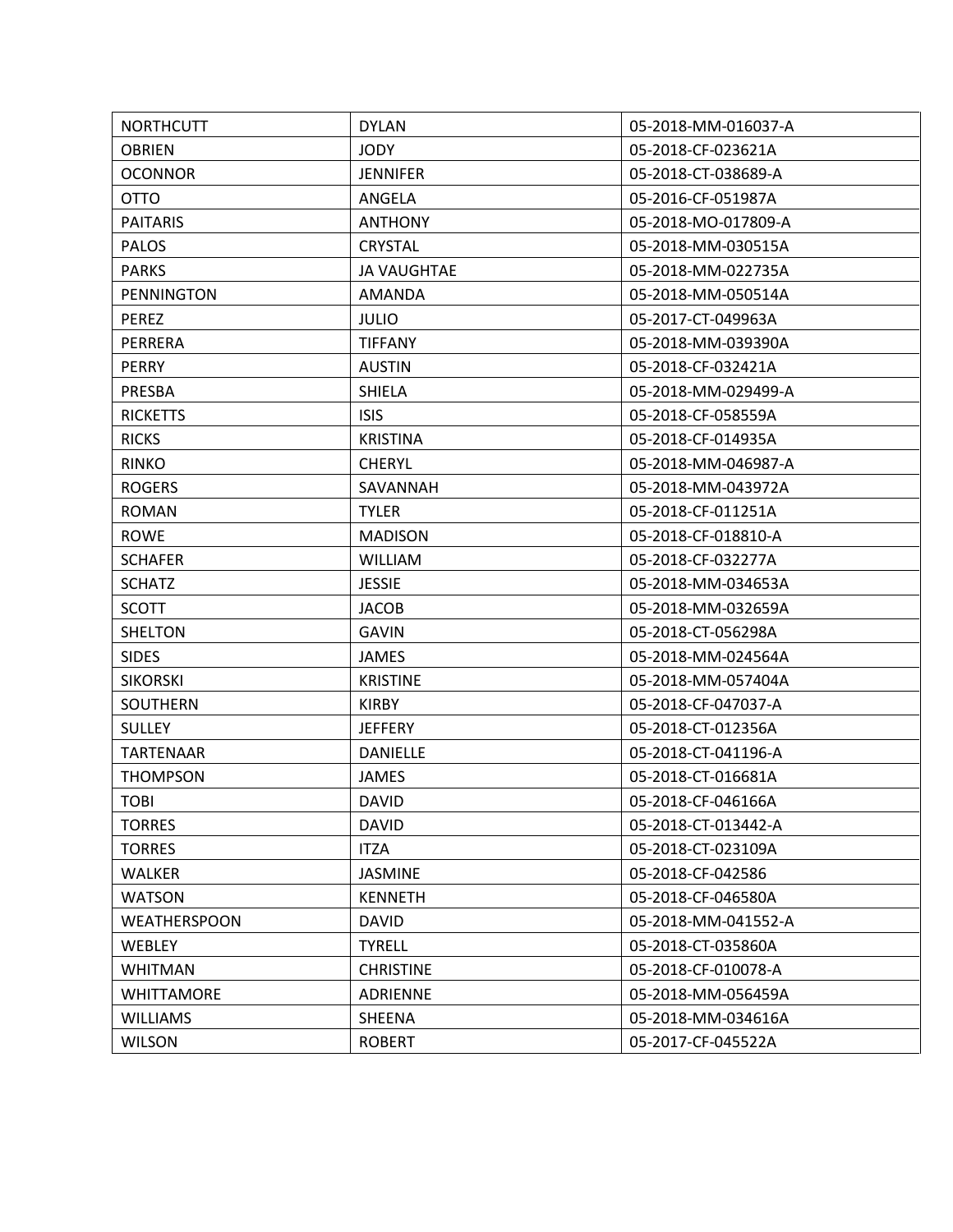C.) Was arrested for any offense while on release through the Pretrial Release or Pretrial Community Supervision Program:

## **Combined Total PPS/BCCC** 295

| Last Name          | <b>First Name</b>  | Case Number         |
|--------------------|--------------------|---------------------|
| ALBANESE           | <b>ERIC</b>        | 05-2017-MM-053568-A |
| ALLEN              | <b>TRAVIS</b>      | 05-2018-CF-052700A  |
| <b>ARCHER</b>      | <b>THOMAS</b>      | 05-2018-CF-029826A  |
| ASHABRANER         | <b>JEFFREY</b>     | 05-2018-CF-056523A  |
| <b>AWAI</b>        | <b>JOHN</b>        | 05-2018-MM-055159A  |
| <b>BACON</b>       | <b>KENRICK</b>     | 05-2018-CF-040110A  |
| <b>BAGLEY</b>      | CHARLENE           | 05-2018-CF-036206A  |
| <b>BANKS</b>       | <b>TERESA</b>      | 05-2018-MM-042360A  |
| <b>BARBER</b>      | <b>VALERIE</b>     | 052017CF055420A     |
| <b>BARTNICK</b>    | <b>MARISSA</b>     | 05-2018-MM-031574A  |
| <b>BASS</b>        | <b>CHRISTINA</b>   | 05-2018-MM-028674-A |
| <b>BATTLE</b>      | <b>FELICIA</b>     | 05-2018-CF-038473A  |
| <b>BAUER</b>       | <b>CHRISTOPHER</b> | 05-2018-MM-040051A  |
| <b>BAUGH</b>       | <b>FARRAH</b>      | 05-2018-CF-019170A  |
| <b>BEACHAM</b>     | <b>DOUGLAS</b>     | 05-2018-CF-021591A  |
| <b>BEDELL</b>      | <b>CRYSTAL</b>     | 05-2018-CF-040109A  |
| <b>BELMORE</b>     | LOGAN              | 05-2018-MM-022719-A |
| <b>BERG</b>        | <b>TYLER</b>       | 05-2018-CF-056477A  |
| <b>BERG</b>        | <b>TYLER</b>       | 05-2018-CF-058570A  |
| <b>BERGER</b>      | <b>SEAN</b>        | 05-2017-CF-048272A  |
| <b>BERRY</b>       | <b>ALFONSO</b>     | 05-2017-CF-011481-A |
| <b>BISHOP</b>      | <b>DONALD</b>      | 05-2018-CF-016275-A |
| <b>BISHOP</b>      | <b>JUSTIN</b>      | 05-2018-CF-016543A  |
| <b>BISSONNETTE</b> | <b>MARK</b>        | 05-2018-CO-044389-A |
| <b>BLACKSHEAR</b>  | DEJUAN             | 05-2018-MM-37381A   |
| <b>BLOSE</b>       | <b>RICHARD</b>     | 05-2018-MM-033555-A |
| <b>BODDEN</b>      | SHAKALA            | 05-2018-CF-024376A  |
| <b>BOKINZ</b>      | <b>ROBERT</b>      | 05-2018-CF-029741A  |
| <b>BOMBRIANT</b>   | <b>CHRISTOPHER</b> | 05-2018-CT-046853A  |
| BOOTH-LLOYD        | <b>DIANTE</b>      | 05-2018-MM-015318A  |
| <b>BORSDORF</b>    | <b>ROBERT</b>      | 05-2018-MM-037382-A |
| <b>BOUDREAUX</b>   | <b>ERIC</b>        | 05-2018-CF-040671A  |
| <b>BOWEN</b>       | LINDSAY            | 05-2018-MM-055488A  |
| <b>BRIMMER</b>     | <b>TYESHA</b>      | 05-2018-CF-031550A  |
| <b>BROWN</b>       | <b>GORDON</b>      | 05-2018-MM-042579-A |
| <b>BULT</b>        | <b>SHANE</b>       | 05-2018-MM-059135-A |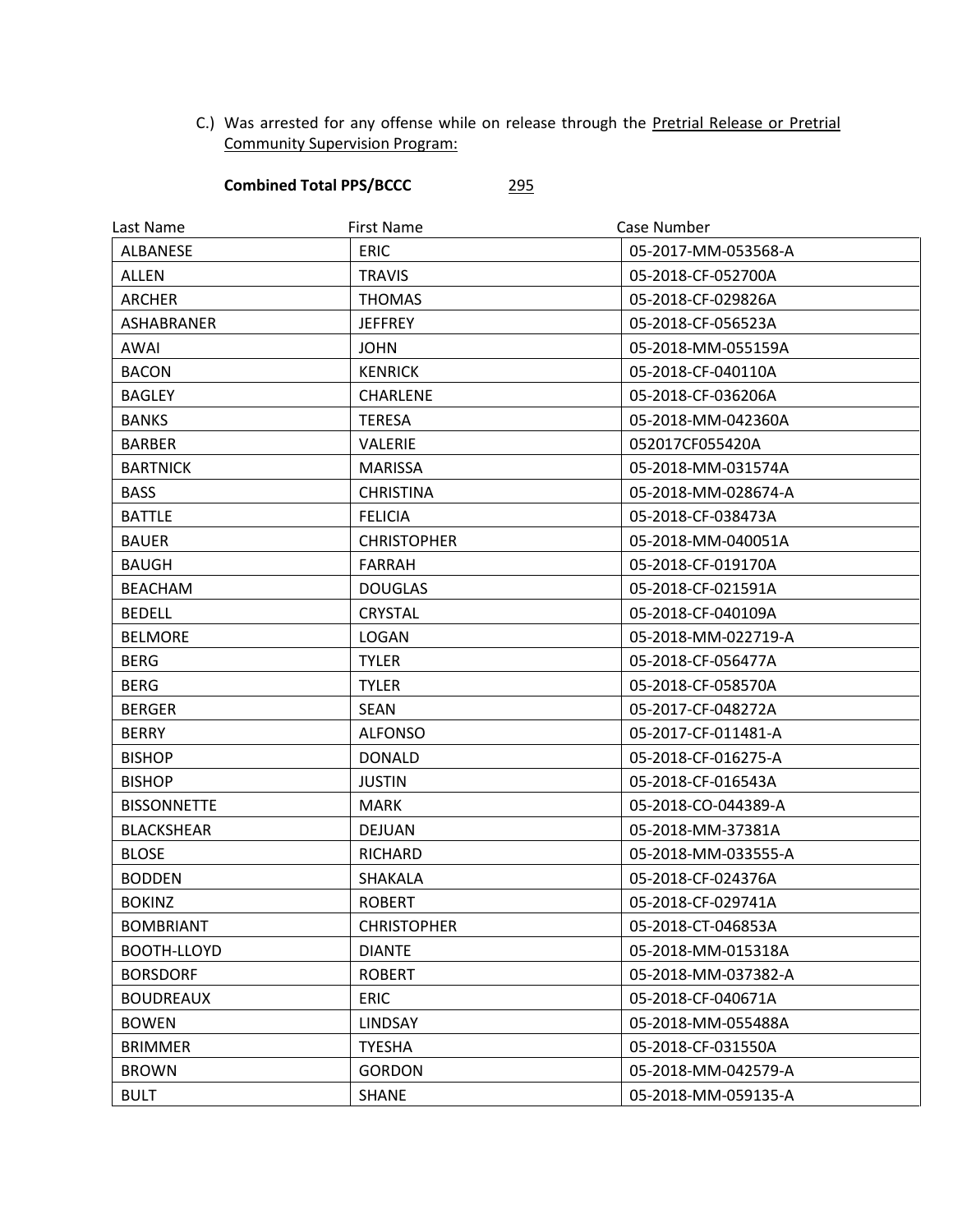| <b>BURGESS</b>    | SHAWN            | 05-2018-CF-053577A  |
|-------------------|------------------|---------------------|
| <b>BURKETT</b>    | <b>CRAIG</b>     | 05-2018-MM-016829A  |
| <b>BURTON</b>     | <b>MICHAEL</b>   | 05-2018-MM-046569A  |
| <b>BUSSEY</b>     | <b>WILLIAM</b>   | 05-2018-CF-026407A  |
| <b>BUTLER</b>     | <b>DAWN</b>      | 05-2018-CF-037383A  |
| <b>BUTTON</b>     | <b>PAXTON</b>    | 05-2018-MM-040664A  |
| <b>BYE</b>        | <b>JUSTIN</b>    | 05-2018-CF-035499A  |
| <b>CALVERT</b>    | <b>WILLIAM</b>   | 05-2018-CT-048343A  |
| CAMPBELL          | <b>MILSCENT</b>  | 05-2018-MM-029723A  |
| CARABALLO         | <b>IRMA</b>      | 05-2018-CF-035431A  |
| CARDWELL          | <b>MISTIE</b>    | 05-2018-MM-045610A  |
| CARDWELL          | <b>MISTIE</b>    | 05-2018-CF-012382A  |
| CARDWELL          | <b>MISTIE</b>    | 05-2018-MM-012382-A |
| CARROLL           | <b>REGAN</b>     | 05-2018-CT-042829-A |
| <b>CARTER</b>     | <b>JAMES</b>     | 05-2018-CT-0355504A |
| CATTANEO          | <b>ANTHONY</b>   | 05-2018-MM-025028-A |
| CAVALERA          | <b>MICHAEL</b>   | 05-2018-CT-039398A  |
| <b>CHRISTMAS</b>  | <b>JOY</b>       | 05-2018-CT-035448-A |
| <b>CIRONE</b>     | <b>VINCENT</b>   | 05-2018-MM-016581A  |
| <b>CLOUSER</b>    | <b>HAILEY</b>    | 05-2018-MM-022447-A |
| <b>COFFEY</b>     | <b>DUSTIN</b>    | 05-2017-CT-025606A  |
| <b>CONKLIN</b>    | <b>THERESA</b>   | 05-2018-MM-021793-A |
| <b>CONN</b>       | <b>NICHOLAS</b>  | 05-2018-MM-035459A  |
| <b>CONNOLLY</b>   | ALEXANDRA        | 05-2018-CT-043966A  |
| <b>CONNOLLY</b>   | <b>CHRISTINA</b> | 05-2018-CF-038667A  |
| <b>COOKS</b>      | <b>BENJAMIN</b>  | 05-2018-CF-030191A  |
| CORDARO           | <b>MARY</b>      | 05-2018-CF-042541A  |
| <b>COTE</b>       | <b>JUNE</b>      | 05-2018-CT-040226-A |
| <b>COURTRIGHT</b> | <b>HUNTER</b>    | 05-2018-CF-010014A  |
| <b>COX</b>        | <b>RANDY</b>     | 05-2018-CF-037421A  |
| <b>CRISP</b>      | <b>WILLIAM</b>   | 05-2018-CT-054010A  |
| <b>CRUZ CRUZ</b>  | <b>ROSA</b>      | 05-2018-CT-040070A  |
| <b>DALLAS</b>     | RICHARD          | 05-2018-MM-018864-A |
| DALZIEL           | <b>NICOLE</b>    | 05-2018-MM-042820-A |
| <b>DANAGO</b>     | <b>STEPHIN</b>   | 05-2018-CF-021984A  |
| DANSEREAU         | <b>STEPHANIE</b> | 05-2018-CF-047194A  |
| <b>DARNELL</b>    | <b>JOHNNY</b>    | 05-2018-CF-043467A  |
| <b>DAVIS</b>      | <b>BRIAN</b>     | 05-2018-CF-043950A  |
| <b>DAVIS</b>      | <b>CHESTER</b>   | 05-2017-CF-044378-A |
| <b>DAVIS</b>      | <b>CHESTER</b>   | 05-2017-MM-010815-A |
| <b>DAVIS</b>      | <b>CHESTER</b>   | 05-2017-CF-044378-A |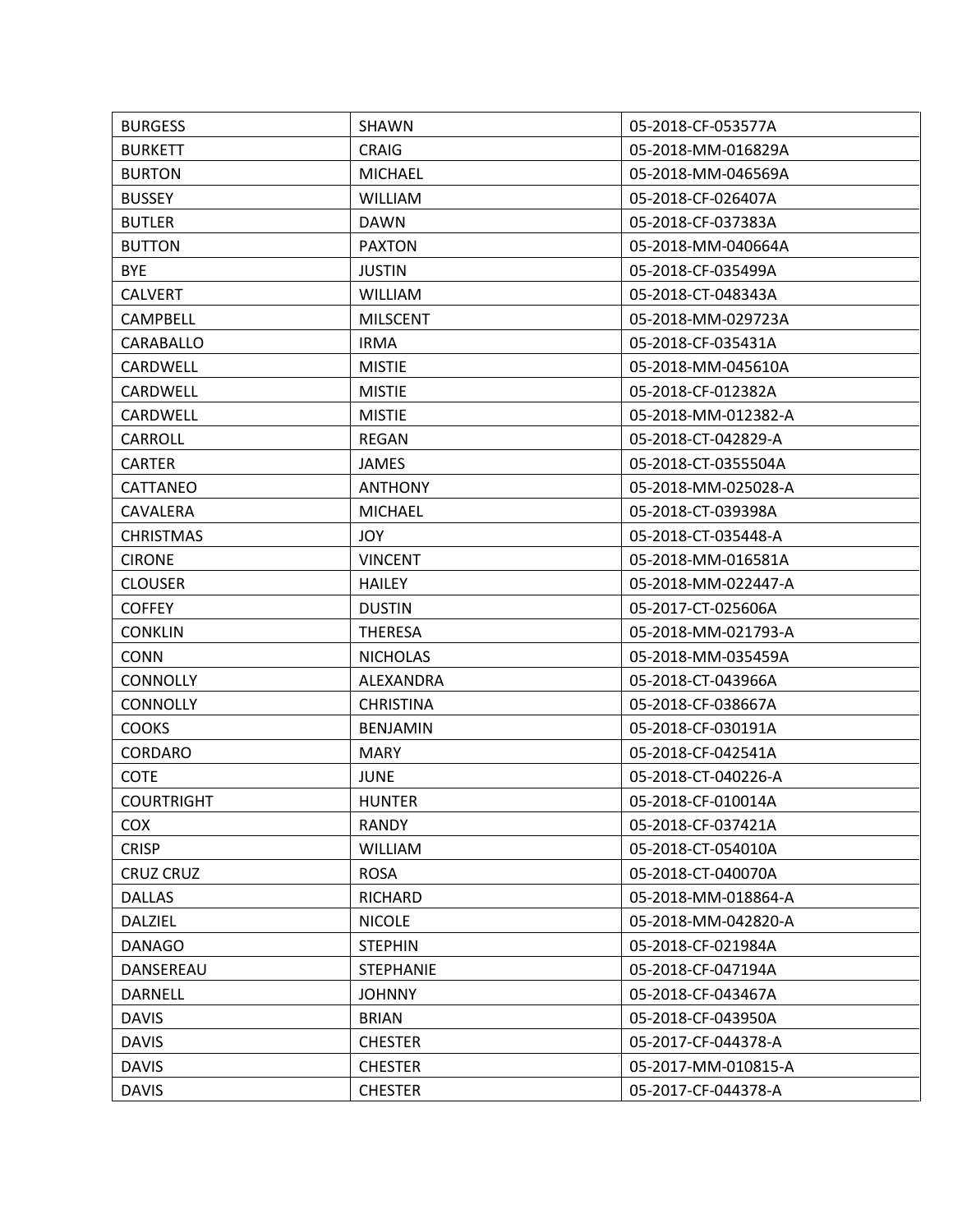| <b>DAVIS</b>         | <b>CHESTER</b>     | 05-2018-CF-015056A  |
|----------------------|--------------------|---------------------|
| <b>DAVIS</b>         | <b>GRACE</b>       | 05-2018-CF-021036-A |
| <b>DEEVERS</b>       | LACEY              | 05-2018-CF-029329A  |
| <b>DEOLIVEIRA</b>    | <b>KATRINA</b>     | 05-2018-CF-047134B  |
| <b>DIAMOND</b>       | <b>DIANE</b>       | 05-2017-CF-051828A  |
| <b>DIBENEDETTO</b>   | SAMANTHA           | 05-2018-CF-014513A  |
| <b>DICKINSON</b>     | <b>JOSEPH</b>      | 05-2018-CT-016874A  |
| <b>DIEGUEZ</b>       | SONIA              | 05-2018-MM-013387-A |
| <b>DOMINGUEZ</b>     | <b>GERARDO</b>     | 05-2018-CT-047464A  |
| <b>DUNHAM</b>        | ANGELA             | 05-2018-CF-037017-A |
| <b>ELDER</b>         | ALEXANDER          | 05-2018-CF-040228A  |
| <b>ESTIMABLE</b>     | <b>ALFRED</b>      | 05-2018-CF-046194A  |
| <b>FAIOLA</b>        | <b>VINCENT</b>     | 05-2018-MM-039059A  |
| <b>FARRINGTON</b>    | <b>CHRISTINA</b>   | 05-2018-MM-035464A  |
| <b>FEELEY</b>        | <b>BIANCA</b>      | 05-2018-CF-038919B  |
| <b>FERDARKO</b>      | <b>MICHAEL</b>     | 05-2018-CF-051257A  |
| <b>FLORES NEGRON</b> | <b>BRYAN</b>       | 05-2018-CF-022187A  |
| <b>FORDE</b>         | SALEEM             | 05-2018-CF-014390A  |
| <b>FOREMAN</b>       | <b>BOBBIE</b>      | 05-2018-CF-047018A  |
| <b>FRANCE</b>        | <b>NICOLE</b>      | 05-2018-CF-047394A  |
| <b>FRANCIS</b>       | <b>MARIO</b>       | 05-2018-CF-014351-A |
| <b>FREYTES</b>       | <b>EDWIN</b>       | 05-2018-MM-057894A  |
| <b>FRITZGES</b>      | <b>BRANDON</b>     | 05-2018-CF-040107A  |
| <b>GAILEY</b>        | <b>JESSICA</b>     | 05-2018-CF-028667-A |
| <b>GERANEO</b>       | <b>NICOLE</b>      | 05-2018-CF-024563A  |
| <b>GHALMI</b>        | <b>BRAHIM</b>      | 05-2018-MM-049239A  |
| <b>GILES</b>         | <b>CHRISANN</b>    | 05-2018-MM-014298-A |
| <b>GIORDANO</b>      | LEEANN             | 05-2017-CF-038318A  |
| <b>GISIGER</b>       | <b>CHRISTOPHER</b> | 05-2018-CT-010719A  |
| <b>GORDON</b>        | <b>DAVID</b>       | 05-2018-CF-025152A  |
| <b>GRANT</b>         | <b>DWAYNE</b>      | 05-2018-CF-046324A  |
| <b>GRINER</b>        | <b>DYLAN</b>       | 05-2018-CT-040883A  |
| <b>GROVER</b>        | <b>MICHAEL</b>     | 05-2018-CF-040856A  |
| <b>HAGUE</b>         | <b>MILES</b>       | 05-2018-CF-040667-A |
| <b>HALL</b>          | <b>CATHERINE</b>   | 05-2018-CT-056303A  |
| <b>HANSON</b>        | <b>KATIE</b>       | 05-2018-CF-059071A  |
| <b>HARDEN</b>        | <b>CODY</b>        | 05-2018-MM-028669-A |
| <b>HARDY</b>         | <b>BRIAN</b>       | 05-2018-CF-049238A  |
| <b>HARRIS</b>        | <b>AUSTIN</b>      | 05-2018-CT-058545A  |
| <b>HARRIS</b>        | <b>DALE</b>        | 05-2017-CT-040697A  |
| <b>HARRIS</b>        | <b>DENNIS</b>      | 05-2018-CF-037387A  |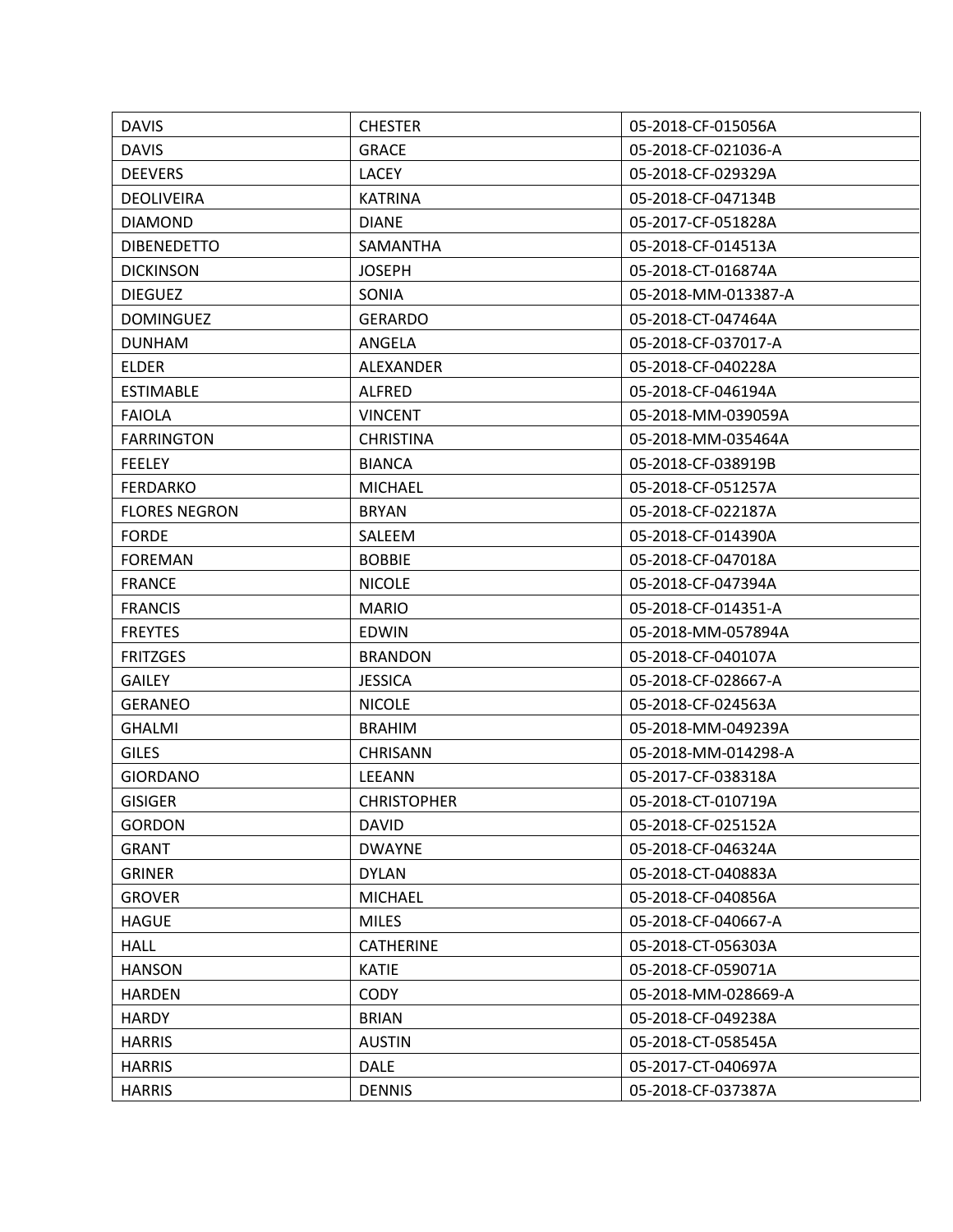| <b>HAYDA</b>         | <b>DUSTYN</b>      | 05-2018-CF-019195A  |
|----------------------|--------------------|---------------------|
| <b>HAYES</b>         | <b>RAY</b>         | 05-2018-CF-057211A  |
| <b>HELYER</b>        | <b>NICHOLAS</b>    | 05-2018-CT-048872A  |
| <b>HENDERSON</b>     | LACYRA             | 05-2018-MM-040046A  |
| <b>HERRING</b>       | <b>CHRISTOPHER</b> | 05-2018-MM-011044-A |
| <b>HIGGINS</b>       | <b>DONALD</b>      | 05-2018-CF-016648-A |
| <b>HOLT-DURIVAGE</b> | <b>MELODIE</b>     | 05-2018-MM-032746-A |
| <b>HOWARD</b>        | <b>MELISSA</b>     | 05-2018-MM-010395-A |
| <b>HOWE</b>          | <b>CORY</b>        | 05-2018-CF-022683A  |
| <b>HUMAN</b>         | YANNI              | 05-2017-CF-047259-A |
| <b>HUMAN</b>         | YANNI              | 05-2018-MM-010355-A |
| <b>HURST</b>         | <b>MARK</b>        | 05-2018-CF-022734A  |
| <b>IGO</b>           | <b>TAWANA</b>      | 05-2018-CF-025221A  |
| <b>JABER</b>         | <b>NADIA</b>       | 05-2018-CF-041529A  |
| <b>JANKOW</b>        | <b>JAYDEN</b>      | 05-2018-CT-057903A  |
| JAY.                 | SAMANTHA           | 05-2018-CT-029800A  |
| <b>JOHNSON</b>       | <b>MICHAEL</b>     | 05-2018-MM-033196A  |
| <b>JONES</b>         | <b>KRISTY</b>      | 05-2018-CF-030511A  |
| <b>JORDAN</b>        | AMANDA             | 05-2018-CF-046325A  |
| <b>JORDAN</b>        | LAQUITA            | 05-2018-CF-024586A  |
| <b>JORDAN</b>        | <b>MALIK</b>       | 05-2018-CF-016296A  |
| <b>JOYNER</b>        | <b>KASSIDI</b>     | 05-2018-CT-029795A  |
| <b>KEELS</b>         | QWENTEZ            | 05-2018-CF-028341A  |
| <b>KEITT</b>         | <b>CHRISTA</b>     | 05-2018-MM-016702-A |
| <b>KENNEY</b>        | <b>JOSHUA</b>      | 05-2018-CF-058542-A |
| <b>KENNEY</b>        | SAMANTHA           | 05-2018-MM-044380A  |
| <b>KIDD</b>          | <b>EDDIE</b>       | 05-2018-CF-059072A  |
| <b>KIGHT</b>         | <b>JOSEPH</b>      | 05-2018-MM-019004A  |
| <b>KNIGHT</b>        | <b>YANTE</b>       | 05-2018-CF-010006A  |
| <b>KOCH</b>          | KAYLEIGH           | 05-2018-CF-024760-A |
| <b>KRAUM</b>         | <b>KRYSTLE</b>     | 05-2018-MM-014204A  |
| <b>KUCINSKI</b>      | <b>KRISTA</b>      | 05-2018-CF-040470A  |
| LAGER                | <b>GREGORY</b>     | 05-2018-CF-056997A  |
| <b>LAROCHE</b>       | <b>SHANE</b>       | 05-2018-CF-016583A  |
| <b>LIBBY</b>         | <b>JULIE</b>       | 05-2018-MM-056283A  |
| <b>LILES</b>         | <b>VICTORIA</b>    | 05-2018-CT-028549-A |
| <b>LISSBERGER</b>    | SUSAN              | 05-2018-MM-054576A  |
| LOPEZ                | <b>GENAIRO</b>     | 05-2018-CF-049483-A |
| <b>MABBITT</b>       | <b>STEPHEN</b>     | 05-2018-CT-019488-A |
| <b>MACHADO</b>       | <b>LESTER</b>      | 05-2018-CF-023600-A |
| <b>MALATESTA</b>     | <b>JASON</b>       | 05-2018-MM-050995A  |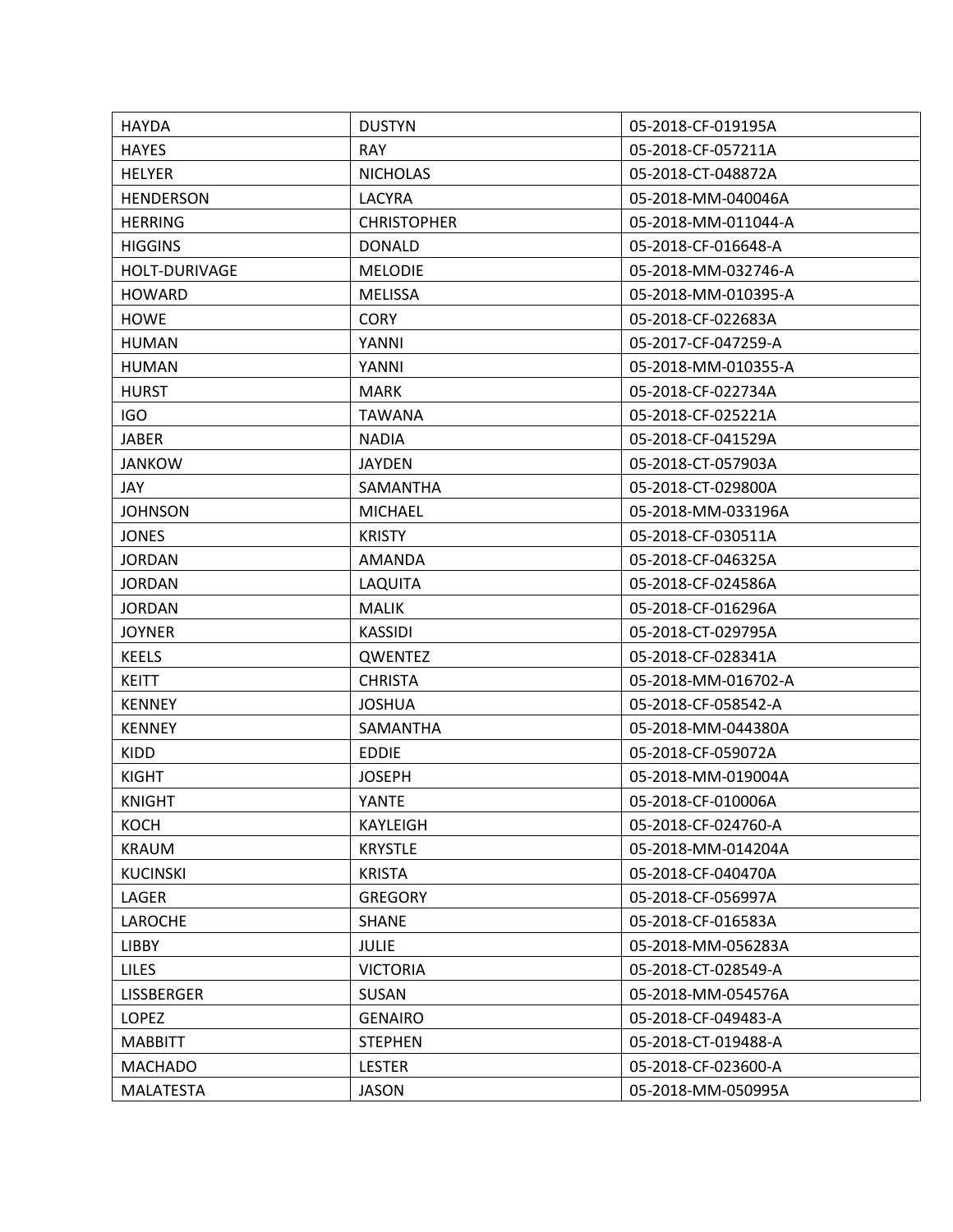| <b>MANRING</b>   | <b>DAVID</b>    | 05-2018-CF-022389A  |
|------------------|-----------------|---------------------|
| <b>MARRERO</b>   | ADAL            | 05-2018-CF-040205-A |
| <b>MARSTON</b>   | SAVANNAH        | 05-2018-MM-029775A  |
| <b>MARTIN</b>    | <b>JOSEPH</b>   | 05-2018-MM-021583A  |
| <b>MARTIN</b>    | <b>KASEY</b>    | 05-2018-CF-046804A  |
| <b>MASSEY</b>    | <b>ZACHARY</b>  | 05-2018-CF-024938A  |
| <b>MCABEE</b>    | <b>SCOTT</b>    | 05-2018-CT-025441-A |
| <b>MCCAULEY</b>  | <b>JENNIFER</b> | 05-2018-MM-029776A  |
| <b>MCCLENDON</b> | <b>CROSBY</b>   | 05-2018-MM-015297-A |
| <b>MCCONNELL</b> | <b>MEAGAN</b>   | 05-2018-CT-058431A  |
| <b>MCCOY</b>     | <b>PHILLIP</b>  | 05-2017-CF-049635I  |
| <b>MCGEE</b>     | <b>DARLENE</b>  | 05-2018-CF-046383A  |
| <b>MCKENNA</b>   | <b>KEVIN</b>    | 05-2018-CT-015840-A |
| <b>MCNEELY</b>   | <b>JAMES</b>    | 05-2018-CF-058916A  |
| <b>MCROY</b>     | <b>JAMES</b>    | 05-2018-CF-028285-A |
| <b>MCSWAIN</b>   | <b>MISTY</b>    | 05-2018-CF-022511-A |
| <b>MEIER</b>     | <b>TINA</b>     | 05-2018-MM-034848A  |
| <b>MIDDLETON</b> | <b>LUCINDA</b>  | 05-2018-CF-047198A  |
| <b>MILLER</b>    | LAUREN          | 05-2018-CF-044394A  |
| <b>MITCHELL</b>  | <b>VICTOR</b>   | 05-2018-CF-049225A  |
| <b>MODEEN</b>    | <b>SHAUNA</b>   | 05-2018-MM-018812A  |
| <b>MONDESIR</b>  | <b>ALAIN</b>    | 05-2018-MM-024473-A |
| <b>MONFORT</b>   | <b>DENISE</b>   | 05-2017-MM-056415A  |
| <b>MOORE</b>     | <b>RONALD</b>   | 05-2018-CF-046805A  |
| <b>MOORE</b>     | WILEY           | 05-2018-MM-029952A  |
| <b>MORGAN</b>    | ANDREW          | 05-2018-CF-019669A  |
| <b>MOSCOL</b>    | <b>GABRIEL</b>  | 05-2018-MM-028753A  |
| <b>MUNTAN</b>    | SAMANTHA        | 05-2018-CF-019006-A |
| <b>MURPHY</b>    | <b>CHELSEA</b>  | 05-2018-CF-015674-A |
| <b>NICHOLAS</b>  | <b>JAYMI</b>    | 05-2018-MM-025973A  |
| <b>ODELL</b>     | <b>DAVID</b>    | 05-2018-CF-054002-A |
| <b>ONEIL</b>     | <b>THOMAS</b>   | 05-2018-CT-051588A  |
| <b>OXLEY</b>     | <b>NATISHA</b>  | 05-2018-CF-014316A  |
| PAGAN            | <b>WILLIAM</b>  | 05-2018-CF-018991-A |
| <b>PARK</b>      | SARAH           | 05-2018-CF-029731A  |
| <b>PARKER</b>    | <b>DENNIS</b>   | 05-2018-MM-039435A  |
| <b>PARKER</b>    | <b>DENNIS</b>   | 05-2018-CF-025005A  |
| <b>PARR</b>      | <b>SUMMER</b>   | 05-2018-CF-037392A  |
| <b>PATRICK</b>   | <b>GYPSI</b>    | 05-2018-CF-032284A  |
| <b>PATTERSON</b> | <b>BENJAMIN</b> | 05-2018-CF-056827A  |
| PAULEY           | <b>KAREN</b>    | 05-2018-CF-029966A  |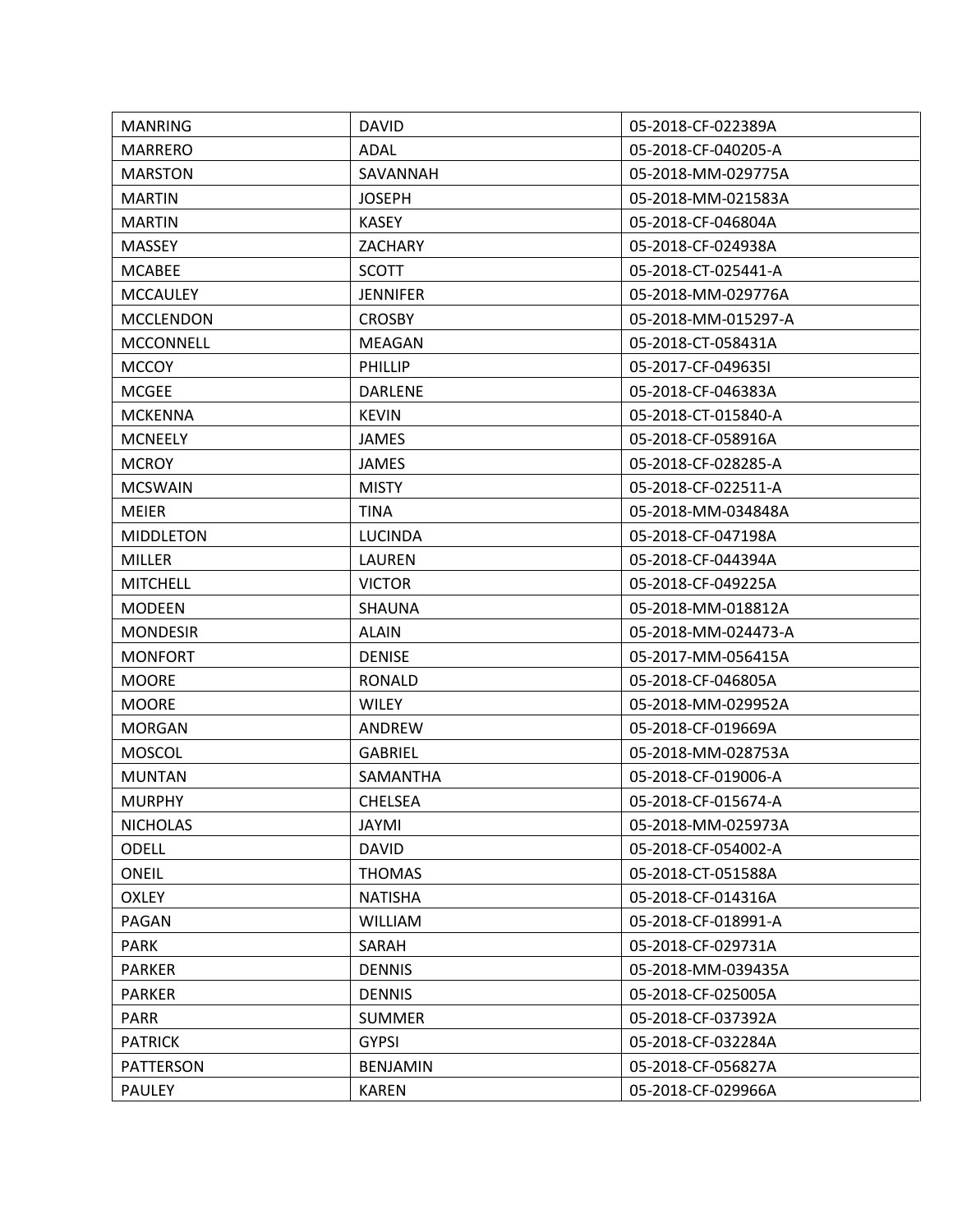| PENDLETON         | CARMEN            | 05-2018-MM-040217-A |
|-------------------|-------------------|---------------------|
| <b>PERRY</b>      | <b>MARK</b>       | 05-2018-MM-023410A  |
| <b>PHILLIPS</b>   | <b>MATTHEW</b>    | 05-2018-CF-040276-A |
| <b>PLOTNER</b>    | SHAWN             | 05-2018-CF-028713-A |
| <b>POWELL</b>     | <b>MAXIMILIAN</b> | 05-2018-CT-019199-A |
| <b>POWELL</b>     | <b>RAY</b>        | 05-2018-MM-040487-A |
| <b>POWELL</b>     | <b>XANDRA</b>     | 05-2018-CF-030342A  |
| <b>PYLES</b>      | <b>ASHLEY</b>     | 05-2018-CF-032429-A |
| QUESNEL           | PHILLIP           | 05-2018-MM-033565A  |
| <b>QUINN</b>      | <b>KEVIN</b>      | 05-2018-CF-019659A  |
| <b>RAKETSKY</b>   | <b>WESLEY</b>     | 05-2018-CF-014646-A |
| <b>RAPIN</b>      | <b>NATHAN</b>     | 05-2018-CT-035377A  |
| <b>RATHMANN</b>   | ADAM              | 05-2018-CF-030955A  |
| <b>REDDING</b>    | <b>JESSICA</b>    | 05-2018-MM-059080A  |
| <b>REDDING</b>    | SAVANNAH          | 05-2018-MM-036998A  |
| <b>REID</b>       | <b>NACHEBIA</b>   | 05-2018-CF-036245A  |
| <b>RIES</b>       | <b>RYAN</b>       | 05-2018-CF-046306A  |
| <b>RITCHEY</b>    | <b>ALEX</b>       | 05-2018-CF-021203A  |
| <b>ROBERTSON</b>  | <b>ALVIN</b>      | 05-2018-MM-039426A  |
| <b>ROBERTSON</b>  | <b>ALVIN</b>      | 05-2018-CF-030543A  |
| <b>ROMAN</b>      | <b>LUCHIA</b>     | 05-2018-CF-023434A  |
| <b>ROSEMAN</b>    | <b>TRAVIS</b>     | 05-2018-CF-031853-A |
| <b>RYAN</b>       | <b>STEVEN</b>     | 05-2018-CF-030195A  |
| SANCHEZ           | <b>SHELBY</b>     | 05-2018-CF-057379A  |
| SANON             | <b>DAVID</b>      | 05-2018-CT-039513-A |
| <b>SANTIAGO</b>   | <b>NELSON</b>     | 05-2018-MM-022346-A |
| SARWAR            | <b>CHAUDHREY</b>  | 05-2018-CF-040813A  |
| SAUREL            | <b>ROBERT</b>     | 05-2018-CF-040866A  |
| <b>SCHULTHEIS</b> | <b>DEVIN</b>      | 05-2018-MM-024292A  |
| <b>SILVESTRI</b>  | <b>VINCENT</b>    | 05-2018-CF-044372A  |
| <b>SKIPPER</b>    | RACHAEL           | 05-2018-CF-051407A  |
| <b>SLATER</b>     | <b>JEFFREY</b>    | 05-2018-CF-058901A  |
| <b>SMITH</b>      | JULIAN            | 05-2018-CF-019720-A |
| <b>SMITH</b>      | LUDWIG            | 05-2018-CF-035419A  |
| SODERSTROM        | <b>VICTOR</b>     | 05-2018-CF-016301-A |
| <b>SPARKS</b>     | <b>BOBBY</b>      | 05-2018-CT-026623-A |
| <b>SPARKS</b>     | <b>TRAVON</b>     | 05-2018-MM-014366A  |
| SPRADLIN          | <b>JOSEPH</b>     | 05-2018-MM-057003A  |
| <b>STRACHAN</b>   | <b>JAMIE</b>      | 05-2018-CF-024611A  |
| <b>STRICKLAND</b> | <b>JESSICA</b>    | 05-2018-CF-029170B  |
| SUYDAM            | RACHAEL           | 05-2018-CT-058755A  |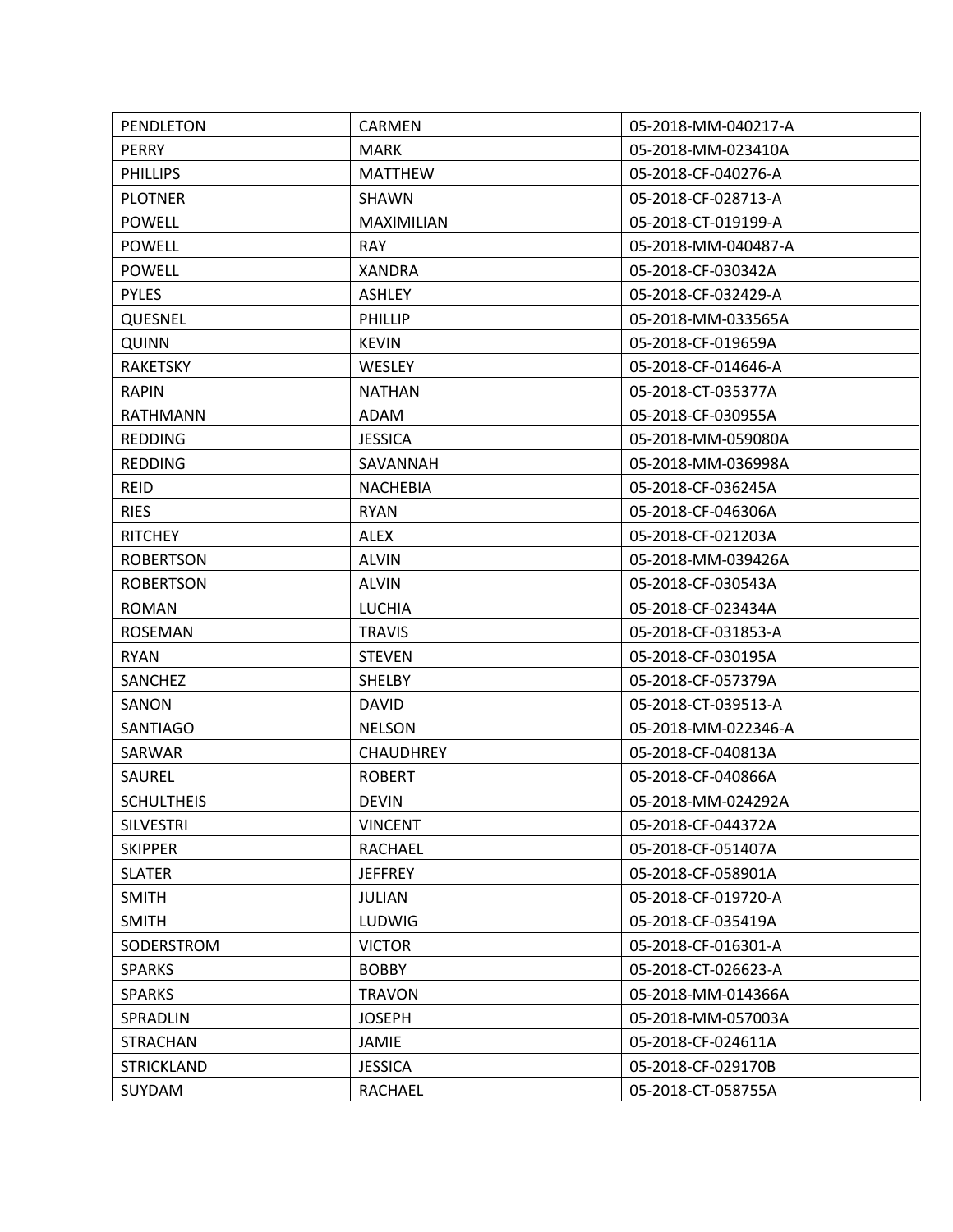| <b>SWARTZ</b>       | <b>RONALD</b>    | 05-2018-MM-059078A  |
|---------------------|------------------|---------------------|
| <b>SWERTFAGER</b>   | <b>BRADLEY</b>   | 05-2018-CF-033569A  |
| <b>TANNER</b>       | <b>DANIEL</b>    | 05-2018-CF-016286A  |
| <b>TANNER</b>       | JENNA            | 05-2018-MM-021960A  |
| THOMAS-DAVIS        | <b>KENTRELL</b>  | 05-2018-MM-018838-A |
| <b>THOMPSON</b>     | <b>JOHN</b>      | 05-2018-CT-024946-A |
| <b>THOMPSON</b>     | <b>SCOTT</b>     | 05-2018-CF-028717-A |
| <b>TILLER</b>       | SARA             | 05-2018-MM-047493-A |
| <b>TILLOTSON</b>    | <b>ASHLEY</b>    | 05-2018-MM-014830-A |
| <b>TOY</b>          | <b>JONATHAN</b>  | 05-2018-MM-042563A  |
| <b>TRIOLO</b>       | <b>JOHN</b>      | 05-2018-MM-049181A  |
| <b>TURKNETT</b>     | <b>BRUCE</b>     | 05-2018-CF-019729A  |
| <b>TYLER</b>        | RONALD           | 05-2018-CF-042071A  |
| <b>UNDERWOOD</b>    | DARRELL          | 05-2018-MM-011709-A |
| <b>VANCISE</b>      | <b>MATTHEW</b>   | 05-2018-MM-029659A  |
| VANSYCKLE           | <b>MATTHEW</b>   | 05-2018-CT-058275A  |
| VASQUEZ-COTTO       | ANGEL            | 05-2018-MM-029321A  |
| VELASQUEZ           | <b>ALBERTO</b>   | 05-2018-CF-022743A  |
| <b>VELAZCO-PENA</b> | <b>MIGUEL</b>    | 05-2018-CF-029732A  |
| <b>VERDEROSA</b>    | <b>LINDSEY</b>   | 05-2018-MM-030520A  |
| <b>VICKERS</b>      | JADE             | 05-2018-MM-051634A  |
| <b>VOLKOVA</b>      | <b>MATEO</b>     | 05-2018-MM-055759A  |
| <b>WADE</b>         | JAMES            | 05-2018-CF-028479A  |
| <b>WALKER</b>       | ALYSSA           | 05-2017-CF-053421-A |
| <b>WALLS</b>        | <b>NELSON</b>    | 05-2018-MM-030163A  |
| <b>WALTON</b>       | <b>BRANDON</b>   | 05-2018-CT-018739A  |
| <b>WATKINS</b>      | <b>CLARK</b>     | 05-2018-MM-022784A  |
| <b>WATKINS</b>      | <b>JOSEPH</b>    | 05-2018-CF-057212A  |
| <b>WATSON</b>       | <b>CHARLES</b>   | 05-2018-MM-027208-A |
| <b>WATSON</b>       | <b>CHRISTIAN</b> | 05-2018-MM-046283A  |
| <b>WATSON</b>       | <b>MICHAEL</b>   | 05-2018-MM-058448A  |
| <b>WEAVER</b>       | MARQUESHA        | 05-2018-MM-017825A  |
| <b>WEEKS</b>        | <b>MICHELLE</b>  | 05-2018-MM-049205A  |
| WELLS               | <b>LACHRIS</b>   | 05-2017-CF-055956-A |
| <b>WHEELER</b>      | YOUSHA           | 05-2018-MM-047421A  |
| <b>WHITE</b>        | <b>TIFFANY</b>   | 05-2018-MM-058353A  |
| <b>WHITLOCK</b>     | <b>SELAH</b>     | 05-2018-MM-053962A  |
| <b>WICKES</b>       | <b>ATHYNA</b>    | 05-2018-MM-055180A  |
| <b>WILCOX</b>       | <b>CHRISTIAN</b> | 05-2018-MM-055968A  |
| <b>WILLIAMS</b>     | <b>MARTORELL</b> | 05-2018-CF-014792A  |
| <b>WILLIAMS</b>     | SAMUEL           | 05-2018-CF-030394A  |